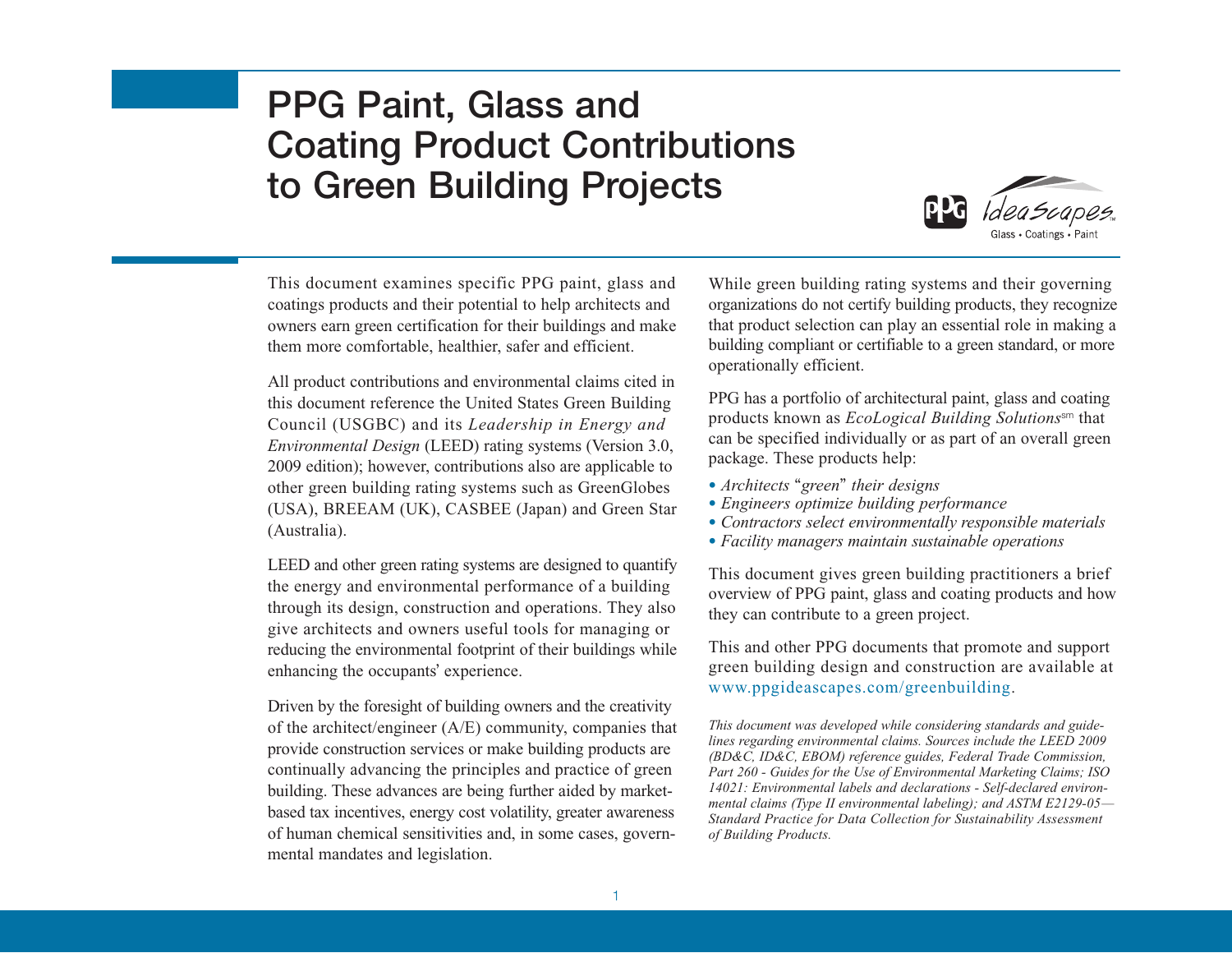|                                                                                                                   | <b>Architectural Coatings (Paint)</b>         |                                                                                                                                                                    |                                                                                                                                                                                                                                                                                                                                                                                                                                                                                                                                                                                                                                                                                                                |  |
|-------------------------------------------------------------------------------------------------------------------|-----------------------------------------------|--------------------------------------------------------------------------------------------------------------------------------------------------------------------|----------------------------------------------------------------------------------------------------------------------------------------------------------------------------------------------------------------------------------------------------------------------------------------------------------------------------------------------------------------------------------------------------------------------------------------------------------------------------------------------------------------------------------------------------------------------------------------------------------------------------------------------------------------------------------------------------------------|--|
|                                                                                                                   | <b>PPG Product</b><br><b>Category</b>         | <b>Sustainable Design Credit</b>                                                                                                                                   | <b>Related PPG Product Solution</b>                                                                                                                                                                                                                                                                                                                                                                                                                                                                                                                                                                                                                                                                            |  |
| Architectural<br><b>Coatings (Paint)</b><br><b>Master Format</b><br>(typical)<br>09 67 00<br>09 90 00<br>09 91 00 | <b>Indoor Environmental</b><br>Quality (IEQ): | A practical way to prevent indoor environmental quality problems is to specify materials that release fewer and less-harmful<br>volatile organic compounds (VOCs). |                                                                                                                                                                                                                                                                                                                                                                                                                                                                                                                                                                                                                                                                                                                |  |
|                                                                                                                   |                                               | Low-Emitting Materials for<br>Paints & Coatings                                                                                                                    | As a manufacturer of several national paint brands, PPG has products for all types of interior surfaces that comply<br>with the VOC criteria of Green Seal GS-11, GC-03, and the South Coast Air Quality Management District (SCAQMD),<br>Rule 1113.                                                                                                                                                                                                                                                                                                                                                                                                                                                           |  |
|                                                                                                                   |                                               |                                                                                                                                                                    | Most applicable to green building projects is the PPG Speedhide® line of primers and topcoats, which are available in<br>multiple sheens and meet VOC content criteria. PPG also manufactures PPG Pure Performance® primers and topcoats,<br>whose low-odor, zero-VOC formulations surpass LEED criteria.                                                                                                                                                                                                                                                                                                                                                                                                      |  |
|                                                                                                                   | 09 93 00<br>09 94 00                          |                                                                                                                                                                    | Additional product lines that meet VOC criteria include:                                                                                                                                                                                                                                                                                                                                                                                                                                                                                                                                                                                                                                                       |  |
|                                                                                                                   | 09 96 00<br>09 97 00                          |                                                                                                                                                                    | • PPG Paint: Speedhide®, Super Tech® Dry Fogs, Speedcraft®, Speedpro®, Pitt Glaze®, Seal Grip®, Pitt-Tech®<br>Plus, Aquapon®, Pitt-Guard®, MegaSeal®, Wall Supreme®, HomeVantage™ Plus                                                                                                                                                                                                                                                                                                                                                                                                                                                                                                                         |  |
|                                                                                                                   | 09 97 23<br>09 97 26                          |                                                                                                                                                                    | • PPG Pittsburgh <sup>®</sup> Paints: WallHide® and Manor Hall®                                                                                                                                                                                                                                                                                                                                                                                                                                                                                                                                                                                                                                                |  |
|                                                                                                                   |                                               |                                                                                                                                                                    | • PPG Porter <sup>®</sup> Paints: Silken Touch®, Hi-Hide®, Pro-Master®                                                                                                                                                                                                                                                                                                                                                                                                                                                                                                                                                                                                                                         |  |
|                                                                                                                   |                                               |                                                                                                                                                                    | Note: VOC budgeting is permitted as an alternative compliance path for specialty applications for which there is no<br>VOC-compliant option. VOC budgeting is a calculation comparing a baseline project scenario (VOC allowed) to an<br>actual design scenario (VOC actual). The credit is satisfied when the total actual VOC content is less than what is permitted<br>in the baseline scenario. If VOC budgeting is utilized, PPG recommends scheduling construction activities to minimize<br>exposure of absorbent materials to VOC emissions (i.e., complete "wet" construction procedures such as painting before<br>storing or installing "dry" absorbent materials such as carpet or ceiling tiles). |  |
|                                                                                                                   |                                               |                                                                                                                                                                    | Specifically for K-12 schools: Various PPG paints have undergone independent laboratory emission testing and<br>comply with the requirements of California Department of Health Services' Standard Practice for the Testing of Volatile<br>Organic Emissions from Various Sources Using Small-Scale Environmental Chambers, Section 01350. This testing<br>applies to LEED - Schools as well as Collaborative High Performance School (CHPS) projects. CHPS-compliant low-<br>emitting materials also are recommended for healthcare projects.                                                                                                                                                                 |  |
|                                                                                                                   |                                               | <b>Construction Waste</b><br>Management                                                                                                                            | Materials & Resources: Recycling of construction and demolition debris reduces demand for virgin resources and the environmental impacts<br>associated with resource extraction, processing, transportation, landfill disposal and, in some cases, incineration<br>activities.                                                                                                                                                                                                                                                                                                                                                                                                                                 |  |
|                                                                                                                   |                                               |                                                                                                                                                                    | To help meet a contractor's waste management plan, PPG offers recyclable quart, one-gallon and five-gallon paint<br>containers that can be diverted from landfills.                                                                                                                                                                                                                                                                                                                                                                                                                                                                                                                                            |  |
|                                                                                                                   |                                               |                                                                                                                                                                    | 2                                                                                                                                                                                                                                                                                                                                                                                                                                                                                                                                                                                                                                                                                                              |  |
|                                                                                                                   |                                               |                                                                                                                                                                    |                                                                                                                                                                                                                                                                                                                                                                                                                                                                                                                                                                                                                                                                                                                |  |

## **Architectural Finishes (Paint)**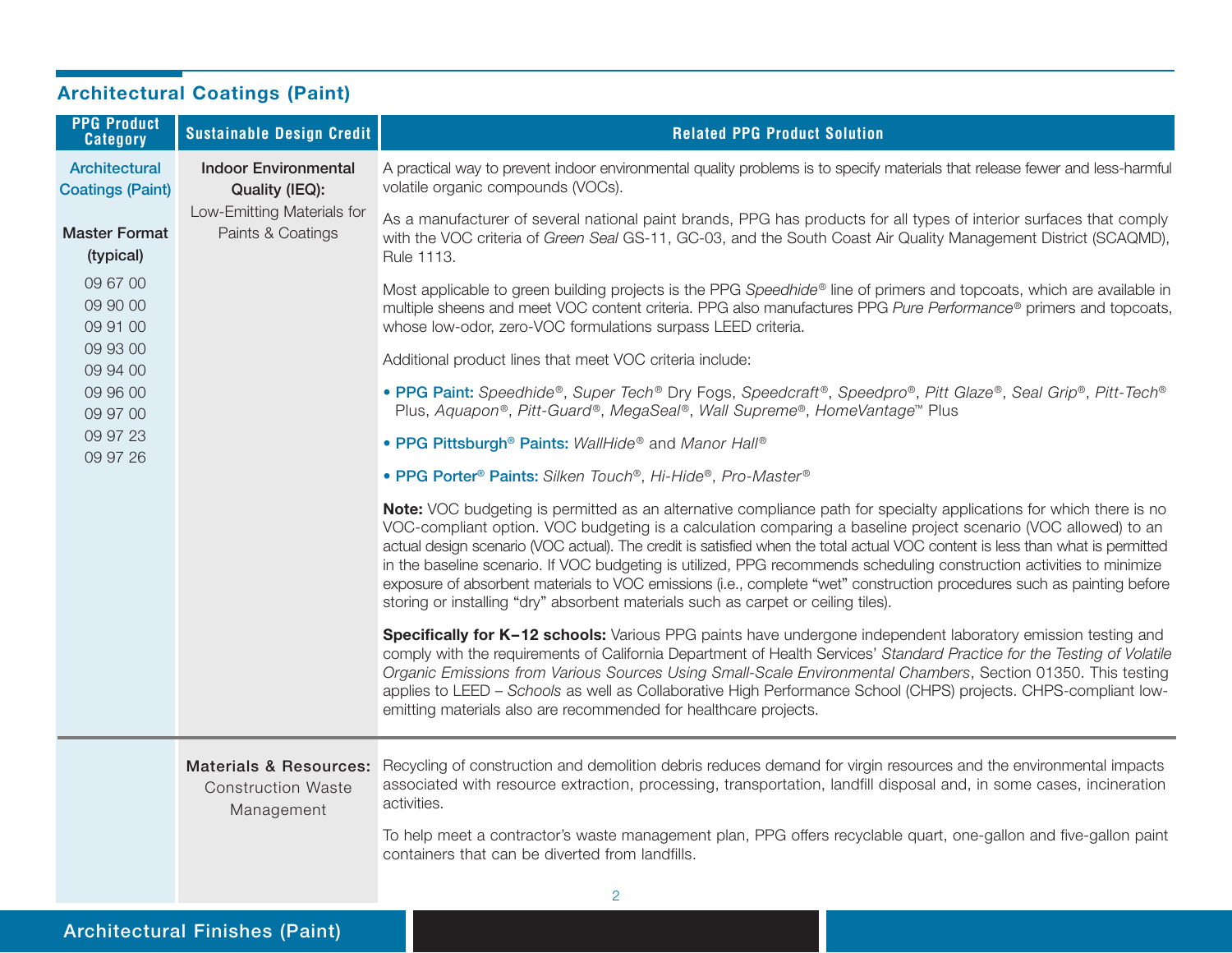| Architectural Coatings (Failit) <i>continued</i>               |                                                                                                                                                               |                                                                                                                                                                                                                                                                                                                                                                                                                                                                                                                                  |  |
|----------------------------------------------------------------|---------------------------------------------------------------------------------------------------------------------------------------------------------------|----------------------------------------------------------------------------------------------------------------------------------------------------------------------------------------------------------------------------------------------------------------------------------------------------------------------------------------------------------------------------------------------------------------------------------------------------------------------------------------------------------------------------------|--|
| <b>PPG Product</b><br><b>Category</b>                          | <b>Sustainable Design Credit</b>                                                                                                                              | <b>Related PPG Product Solution</b>                                                                                                                                                                                                                                                                                                                                                                                                                                                                                              |  |
| <b>Architectural</b><br><b>Coatings (Paint)</b><br>(continued) | <b>Materials &amp; Resources:</b><br><b>Construction Waste</b><br>Management                                                                                  | One-quart and one-gallon buckets are Type 5 polypropylene (PP) recyclable containers. The five-gallon bucket is a<br>Type 2 high-density polyethylene (HDPE) pail. Both types (PP and HDPE) are preferred plastics for recycling. The recycle<br>code is molded into the container bottom, and the symbol is easily visible for sorting purposes. The accompanying<br>metal container rings, lids and handles also can be recycled.                                                                                              |  |
|                                                                |                                                                                                                                                               | Note: PPG has initiated a recovery program for five-gallon plastic pails used for water-based products. Dry, empty pails<br>are returned to company-owned stores, consolidated and sent to distribution centers for shredding and recycling. In<br>addition to its environmental benefits, this program reduces customer costs by eliminating the need to pay for empty-pail<br>disposal.                                                                                                                                        |  |
|                                                                | <b>Materials &amp; Resources:</b><br><b>Regional Materials</b>                                                                                                | Specifying products manufactured within 500 miles of the project site supports indigenous resources and reduces the<br>environmental and energy impacts resulting from transportation. This credit considers both the final assembly point of<br>the product as well as the source location for each component and raw material.                                                                                                                                                                                                 |  |
|                                                                |                                                                                                                                                               | Paint is a complex product with many ingredients and points of origin, which makes it difficult to determine precise<br>contributions towards this credit. However, for waterborne paint, the water content, which may be up to 30 percent by<br>weight, can "technically" be considered for regional materials credit. PPG can assist with compliance on a project-by-<br>project basis; however, PPG does not actively endorse using water content for this credit.                                                            |  |
|                                                                |                                                                                                                                                               | Specifically for LEED-Commercial Interiors (CI) projects: The definition of "regional materials" is less demanding<br>for Commercial Interiors than for other LEED platforms due to the nature of interior "fit-out" projects and fewer available<br>materials. As a result, LEED-CI projects are allowed to consider a manufacturing location's distance to the project site for<br>LEED credit eligibility. Please see the map of PPG manufacturing facilities (page 7) to determine potential eligibility for<br>this credit. |  |
|                                                                | (indirect contribution)<br>Energy & Atmosphere:<br><b>Optimizing Energy</b><br>Performance<br>&<br><b>Indoor Environmental</b><br><b>Quality:</b><br>Daylight | Daylighting reduces the need for electric lighting, which lowers energy use. Natural daylight also enhances the productivity<br>and performance of building occupants.<br>Daylighting strategies can affect interior color schemes and reduce the need for electric lighting. An indirect contribution<br>towards daylighting and energy performance may be realized by the Light Reflectance Values (LRVs) of paint.                                                                                                            |  |
|                                                                |                                                                                                                                                               | Color consultants, architects and designers use LRV data in several stages of color planning and specifying. In green<br>building practice, colors with higher LRVs can support sustainable lighting plans by propagating daylight into a space and<br>reducing the standard number of lighting fixtures required to optimize employee performance and safety.                                                                                                                                                                   |  |
|                                                                |                                                                                                                                                               |                                                                                                                                                                                                                                                                                                                                                                                                                                                                                                                                  |  |

3

### **Architectural Coatings (Paint)** *continued*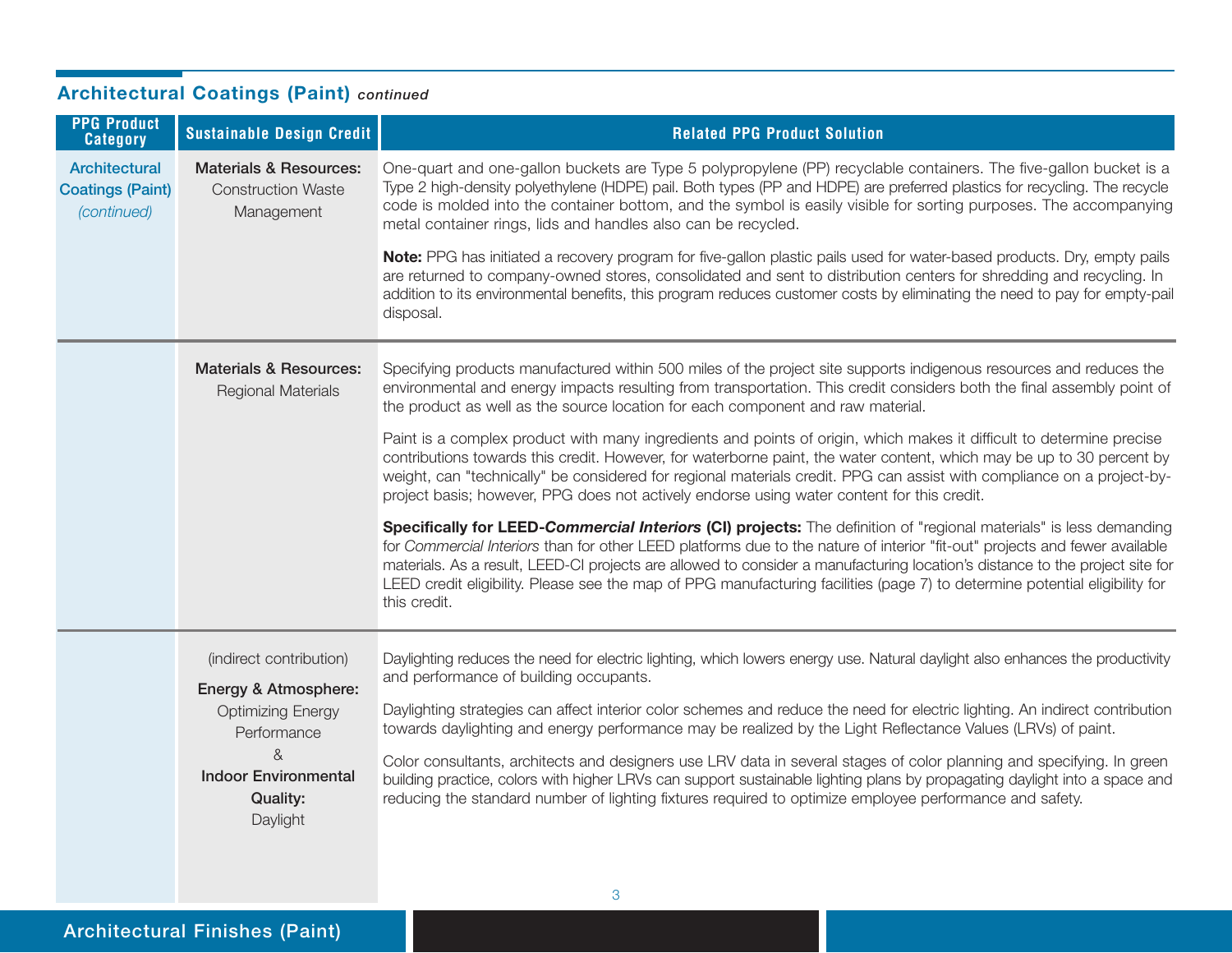| <b>Architectural Glass</b>                                                                                                                                                            |                                                                 |                                                                                                                                                                                                                                                                                                                                                                                                                                                                                                                                                                                                                                                                                                                                                                                                                                                                                                                                                                                                                                                                                                                                                                                                                                                                                                                                                                                                                                                                                                                                                                                                                                                                                                                                                                                                                                                                                                                                                                                                                                                                                                                                 |  |  |
|---------------------------------------------------------------------------------------------------------------------------------------------------------------------------------------|-----------------------------------------------------------------|---------------------------------------------------------------------------------------------------------------------------------------------------------------------------------------------------------------------------------------------------------------------------------------------------------------------------------------------------------------------------------------------------------------------------------------------------------------------------------------------------------------------------------------------------------------------------------------------------------------------------------------------------------------------------------------------------------------------------------------------------------------------------------------------------------------------------------------------------------------------------------------------------------------------------------------------------------------------------------------------------------------------------------------------------------------------------------------------------------------------------------------------------------------------------------------------------------------------------------------------------------------------------------------------------------------------------------------------------------------------------------------------------------------------------------------------------------------------------------------------------------------------------------------------------------------------------------------------------------------------------------------------------------------------------------------------------------------------------------------------------------------------------------------------------------------------------------------------------------------------------------------------------------------------------------------------------------------------------------------------------------------------------------------------------------------------------------------------------------------------------------|--|--|
| <b>PPG Product</b><br><b>Category</b>                                                                                                                                                 | Sustainable Design Credit                                       | <b>Related PPG Product Solution</b>                                                                                                                                                                                                                                                                                                                                                                                                                                                                                                                                                                                                                                                                                                                                                                                                                                                                                                                                                                                                                                                                                                                                                                                                                                                                                                                                                                                                                                                                                                                                                                                                                                                                                                                                                                                                                                                                                                                                                                                                                                                                                             |  |  |
| <b>Architectural</b><br><b>Glass</b><br><b>Master Format</b><br>(typical)<br>08 00 00<br>08 06 50<br>08 06 80<br>08 41 00<br>08 42 00<br>08 42 00<br>08 43 00<br>08 44 00<br>08 80 00 | Energy & Atmosphere:<br><b>Optimizing Energy</b><br>Performance | When considering integrated whole-building design and orientation, the selection of architectural glass is critical. The<br>ideal architectural glass is one that permits the greatest amount of natural light to enter a building while reducing<br>or eliminating the thermal effects of infrared energy and solar heat gain. Good light transmittance and solar control<br>performance maximize energy efficiency by reducing demand on regulated energy systems (electrical and mechanical).<br>When comparing proposed versus baseline energy consumption, fenestration types, u-factor, solar heat gain coefficient<br>(SHGC) and visual light transmittance (VLT) are key energy model inputs. PPG manufactures various architectural<br>glasses that meet design objectives and contribute to the environmental performance of an integrated, energy-efficient<br>building envelope. These products include:<br>· Solarban® z50, Solarban 60, Solarban 70XL and Solarban 80 solar control low-e glasses<br>• Sungate <sup>®</sup> 500 passive low-e glass<br>• Oceans of Color™ (Atlantica™, Azuria™, Solexia™, Pacifica™ and Caribia® glasses) and Earth & Sky<br>(Solarbronze®, Solargray®, Graylite®, Optigray® 23, Optiblue® and Solarblue™) tinted performance glasses<br>• Solarcool® and Vistacool® reflective glasses<br>• Starphire® ultra-clear, low-iron glass<br>A glass' ability to balance light and heat is quantified by its Light to Solar Gain (LSG) ratio. Any glass that achieves an<br>LSG ratio greater than 1.25 is considered by the U.S. Department of Energy (DOE) to be spectrally selective. This<br>designation is especially significant because the DOE, following a study by the Lawrence Berkeley National Laboratories<br>(LBNL), now recommends that all commercial buildings in the U.S. be glazed with spectrally selective glass.<br>Many architectural glasses from PPG, including products from Oceans of Color and Earth & Sky Performance Tints can<br>function as spectrally selective glass when used alone or in combination with solar control or passive low-e coatings. |  |  |
|                                                                                                                                                                                       | <b>Materials &amp; Resources:</b><br><b>Recycled Content</b>    | Products with recycled content reduce virgin materials use and solid waste volumes.<br>PPG does not report recycled content within its glass. Although PPG does recycle site-generated "cullet" in its<br>manufacturing process, it cannot be reported as recycled content according to referenced standards and guidelines<br>relating to environmental marketing claims such as the Federal Trade Commission - Part 260 and ISO 14021:<br>Environmental Labels and Declarations - Self-Declared Environmental Claims (Type II Environmental Labeling).                                                                                                                                                                                                                                                                                                                                                                                                                                                                                                                                                                                                                                                                                                                                                                                                                                                                                                                                                                                                                                                                                                                                                                                                                                                                                                                                                                                                                                                                                                                                                                        |  |  |

## **Architectural Glass**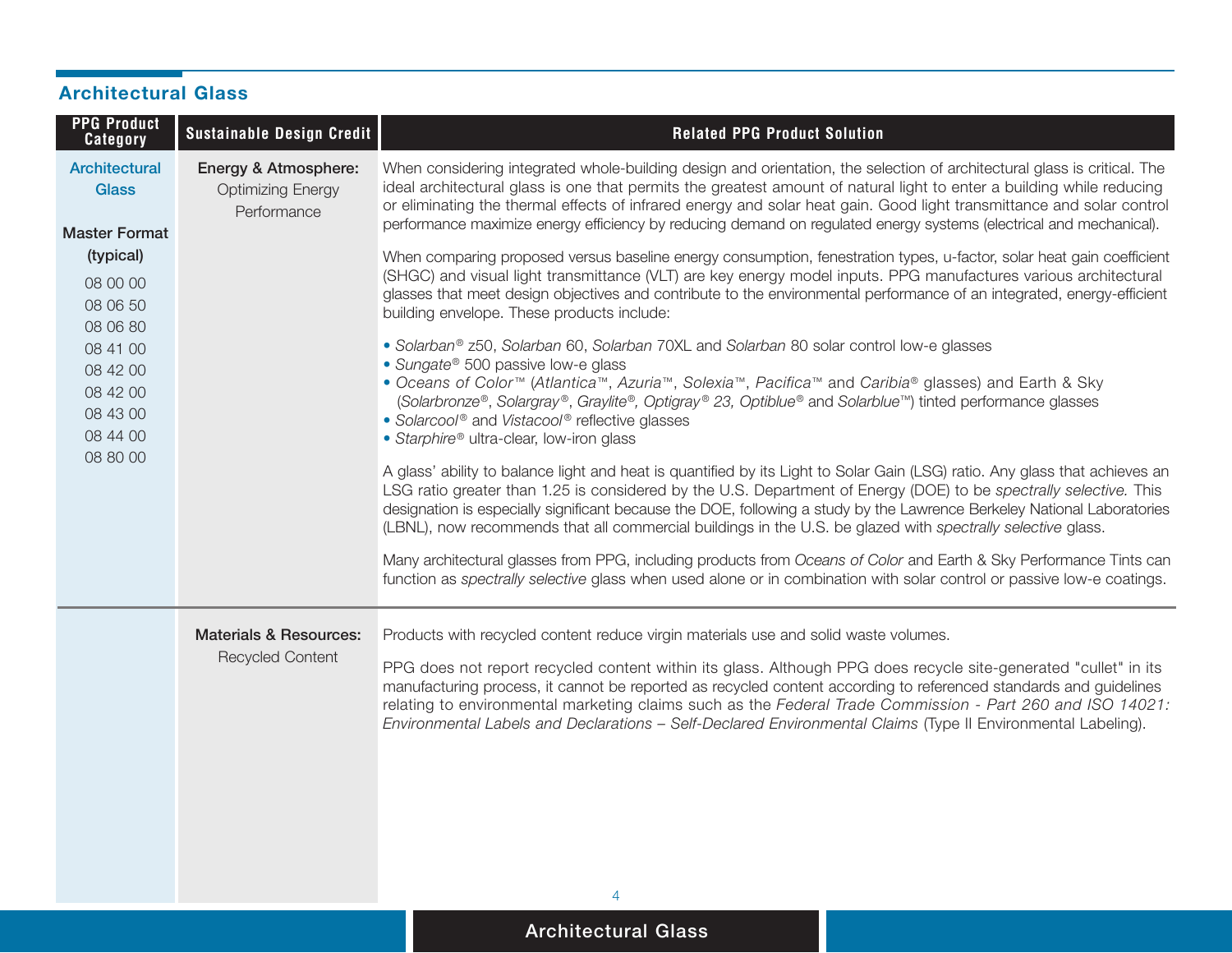| <b>PPG Product</b><br><b>Category</b>               | Sustainable Design Credit                                      | <b>Related PPG Product Solution</b>                                                                                                                                                                                                                                                                                                                                                                                                                                                                                                                                                                                                                                                 |
|-----------------------------------------------------|----------------------------------------------------------------|-------------------------------------------------------------------------------------------------------------------------------------------------------------------------------------------------------------------------------------------------------------------------------------------------------------------------------------------------------------------------------------------------------------------------------------------------------------------------------------------------------------------------------------------------------------------------------------------------------------------------------------------------------------------------------------|
| <b>Architectural</b><br><b>Glass</b><br>(continued) | <b>Materials &amp; Resources:</b><br><b>Regional Materials</b> | Specifying products manufactured within 500 miles of a project site supports indigenous resources and reduces the<br>environmental and energy impacts resulting from transportation. This credit considers both the final assembly point of<br>the product as well as the source location for each component and raw material.                                                                                                                                                                                                                                                                                                                                                      |
|                                                     |                                                                | PPG operates glass manufacturing facilities throughout the U.S., potentially permitting eligibility for regional materials<br>credit(s). PPG has raw material (sand) suppliers with extraction locations near its glass manufacturing facilities. Typically,<br>sand, which is the majority of glass' weight, is utilized when reporting compliance.                                                                                                                                                                                                                                                                                                                                |
|                                                     |                                                                | Due to the complexity and/or proprietary nature of raw materials sourcing and supply for specified products, PPG<br>recommends calling one of its green building representatives to compare a project's location to PPG's glass supply<br>chain and determine eligibility for regional material credit. PPG's green building representatives calculate distances from a<br>project's site location to raw material extraction sites, glass manufacturing plants, glass fabrication locations and other<br>related variables.                                                                                                                                                        |
|                                                     |                                                                | Specifically for LEED-Commercial Interiors (CI) projects: The definition of "regional materials" is less demanding<br>for Commercial Interiors than for other LEED platforms due to the nature of interior "fit-out" projects and fewer available<br>materials. As a result, LEED-CI projects consider the location of a product's final fabrication to the project site. PPG<br>maintains a network of certified glass fabricators that regionally supply finished products to meet design specifications<br>and construction schedules (www.ppgcfp.com). Also, please see the map of PPG manufacturing facilities (page 7)<br>to determine potential eligibility for this credit. |
|                                                     | <b>Indoor Environmental</b><br><b>Quality:</b>                 | Daylighting is the controlled admission of natural light into a space to reduce or eliminate electric lighting and lower<br>energy use. Natural daylight also increases occupants' productivity and reduces absenteeism and illness.                                                                                                                                                                                                                                                                                                                                                                                                                                                |
|                                                     | Daylight & Views                                               | If side-lighting the daylight zone, the transmission of visible light (VLT) is an important factor when determining luminance<br>levels for occupied spaces. PPG architectural glasses exhibit high degrees of light transmission as well as excellent<br>solar control, which permits flexibility in daylight and view design.                                                                                                                                                                                                                                                                                                                                                     |
|                                                     |                                                                | Access to outside views provides occupant benefits equal to daylighting. Important considerations for vision glass<br>include window size, spacing and glass selection, among others.                                                                                                                                                                                                                                                                                                                                                                                                                                                                                               |
|                                                     | <b>Innovation in Design</b>                                    | As architects, builders and contractors introduce new strategies for sustainable development, opportunities for additional<br>building-related environmental benefits continue to emerge.                                                                                                                                                                                                                                                                                                                                                                                                                                                                                           |
|                                                     |                                                                | Products that are Cradle to Cradle Certified (C2C) by MBDC are eligible for potential LEED Innovation in Design credit.<br>All PPG architectural glass products are C2C-certified at the Silver level. The certification encompasses all PPG glass<br>substrates, including reflective glass, Oceans of Color and Earth & Sky tinted glasses, clear and low-iron glasses, as<br>well as Solarban solar control, low-e coated glasses and Sungate 500 passive low-e coated glass. For a complete list<br>of C2C-certified products and USGBC LEED criteria, visit http://www.c2ccertified.com/.                                                                                      |
|                                                     |                                                                | 5                                                                                                                                                                                                                                                                                                                                                                                                                                                                                                                                                                                                                                                                                   |

### **Architectural Glass** *continued*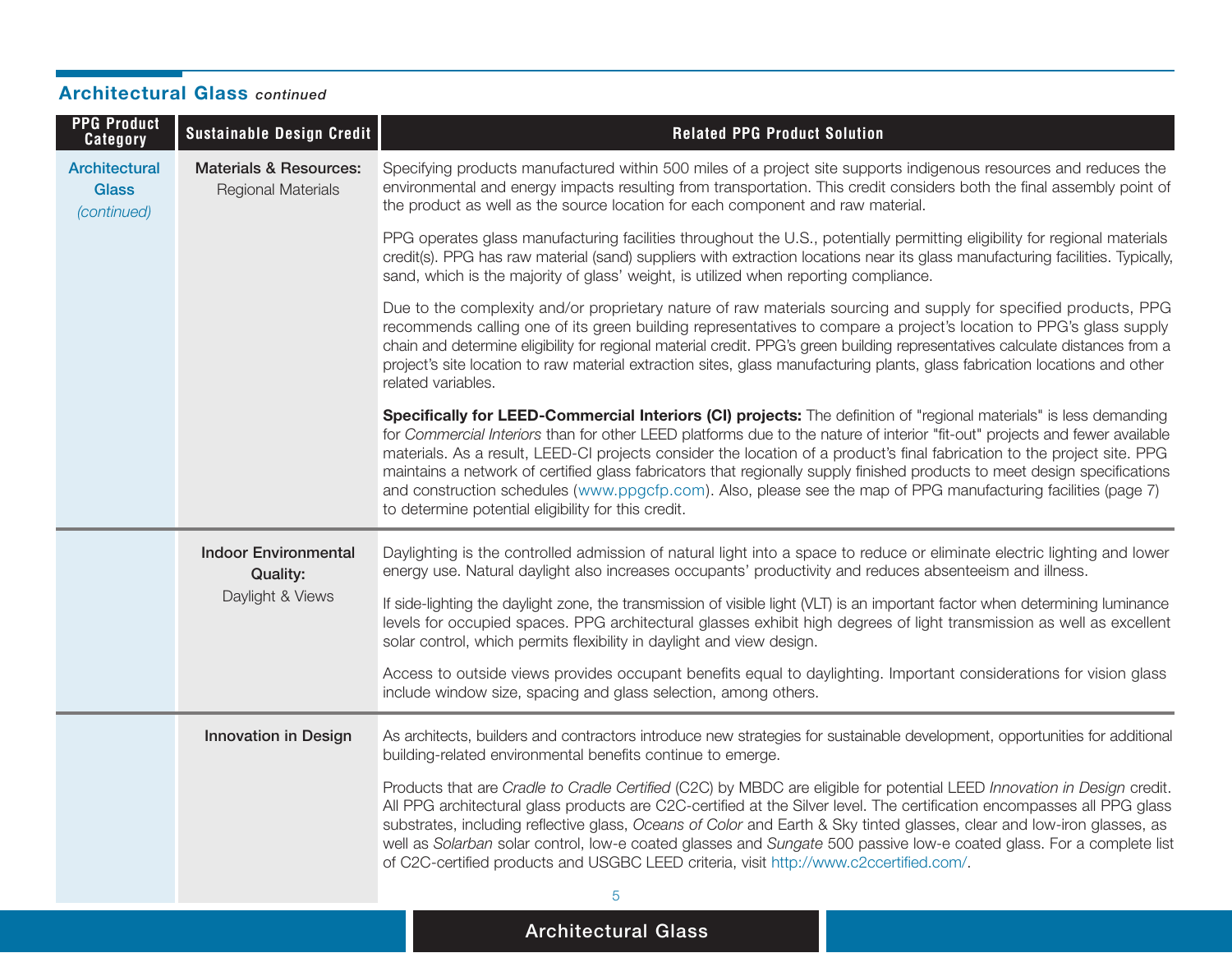| <b>PPG Product</b><br><b>Category</b>                    | <b>Sustainable Design Credit</b>                                                                   | <b>Related PPG Product Solution</b>                                                                                                                                                                                                                                                                                                                                                                                                                                                                                                                                                                                                                                                                                                                                                                                                                                                                                                       |
|----------------------------------------------------------|----------------------------------------------------------------------------------------------------|-------------------------------------------------------------------------------------------------------------------------------------------------------------------------------------------------------------------------------------------------------------------------------------------------------------------------------------------------------------------------------------------------------------------------------------------------------------------------------------------------------------------------------------------------------------------------------------------------------------------------------------------------------------------------------------------------------------------------------------------------------------------------------------------------------------------------------------------------------------------------------------------------------------------------------------------|
| <b>Exterior Metal</b><br><b>Coatings</b>                 | <b>Sustainable Sites:</b><br><b>Heat Island Effect</b>                                             | Dark, non-reflective surfaces absorb incoming solar radiation and increase ambient temperatures by heating surrounding<br>areas, including buildings, which results in greater energy use for cooling.                                                                                                                                                                                                                                                                                                                                                                                                                                                                                                                                                                                                                                                                                                                                    |
| (Coil &<br><b>Extrusion)</b>                             |                                                                                                    | To combat heated microclimates, PPG manufactures coatings that combine the heat-reflective benefits of proprietary<br>infrared-blocking technology with a wide spectrum of colors. Cool metal coating products include:                                                                                                                                                                                                                                                                                                                                                                                                                                                                                                                                                                                                                                                                                                                   |
| <b>Master Format</b><br>(typical)                        |                                                                                                    | • Duranar <sup>®</sup> ULTRA-Cool <sup>®</sup> (PVDF resin)<br>· Duranar Sunstorm™ ULTRA-Cool (PVDF resin w/ mica flake)<br>• Superl® II ULTRA-Cool (SMP resin)                                                                                                                                                                                                                                                                                                                                                                                                                                                                                                                                                                                                                                                                                                                                                                           |
| 05 05 13<br>07 41 13<br>07 42 13<br>07 61 00<br>07 62 00 |                                                                                                    | Duranar and Superl II ULTRA-Cool coatings for roof and side wall metal assemblies are most applicable for this green<br>building practice. ULTRA-Cool coatings contain IR-reflective pigments that reject solar energy and reduce surface<br>temperatures in a palette of climate-appropriate colors. These coatings may be used for non-roof architectural devices<br>or structures, under-cover parking and metal roofs requiring Solar Reflectance Index (SRI) levels of 78 for low-slope or<br>29 for steep-slope roofs. ULTRA-Cool coatings also meet ENERGY STAR reflectance levels.                                                                                                                                                                                                                                                                                                                                                |
| 07 71 00<br>07 72 00<br>13 34 19                         |                                                                                                    | Duranar and Superl II ULTRA-Cool coatings have more than 150 colors registered with ENERGY STAR and the Cool<br>Roof Rating Council (CRRC). In addition to reducing the heat island effect when applied to exterior metal, ULTRA-<br>Cool coatings can extend roof or side panel life expectancy by minimizing expansion and contraction of materials<br>caused by fluctuating temperatures.                                                                                                                                                                                                                                                                                                                                                                                                                                                                                                                                              |
|                                                          | Energy & Atmosphere:<br><b>Optimizing Energy</b><br>Performance                                    | Energy consumption can be minimized through the use of climate-appropriate roof coatings that result in reduced<br>operational costs. Roof reflectance is an energy model input when comparing proposed to baseline building designs.<br>Solar-reflective ULTRA-Cool technology allows flexibility when selecting color aesthetics and energy performance for<br>exterior metal surfaces. Even darker colors utilizing ULTRA-Cool technology can produce improved energy performance.                                                                                                                                                                                                                                                                                                                                                                                                                                                     |
|                                                          |                                                                                                    | The environmental benefits of cool roofs are well established. Research from the Oak Ridge and Lawrence Berkeley<br>national laboratories can be found at the following websites: http://eetd.lbl.gov/Heatisland/CoolRoofs/ and<br>http://www.ornl.gov/sci/roofs%2Bwalls/                                                                                                                                                                                                                                                                                                                                                                                                                                                                                                                                                                                                                                                                 |
|                                                          | (credit interpretation)<br><b>Indoor Environmental</b><br><b>Quality:</b><br>Low-Emitting Material | Note: This section refers to factory-applied coatings on metal (i.e., extrusions) that may be used within a building's<br>interior or as part of the weatherproofing membrane.<br>LEED neither rewards nor penalizes the use of factory-applied interior coatings. These products are not subject to<br>indoor air low-emitting material criteria because it is assumed that the VOC content has been cured and emitted prior to<br>arriving on-site. However, if during installation, damage occurs to factory-coated metal and field touch-up is required,<br>the VOC content of the touch-up paint should be reported. This is especially important if the general contractor has<br>a management plan for monitoring indoor air quality (IAQ) during construction. Depending on the amount of<br>touch-up needed, it may be necessary to quantify the surface area and submit VOC budgeting for the low-emitting<br>materials credit. |
|                                                          |                                                                                                    | 6                                                                                                                                                                                                                                                                                                                                                                                                                                                                                                                                                                                                                                                                                                                                                                                                                                                                                                                                         |

## **Exterior Metal Coatings (Coil & Extrusion)**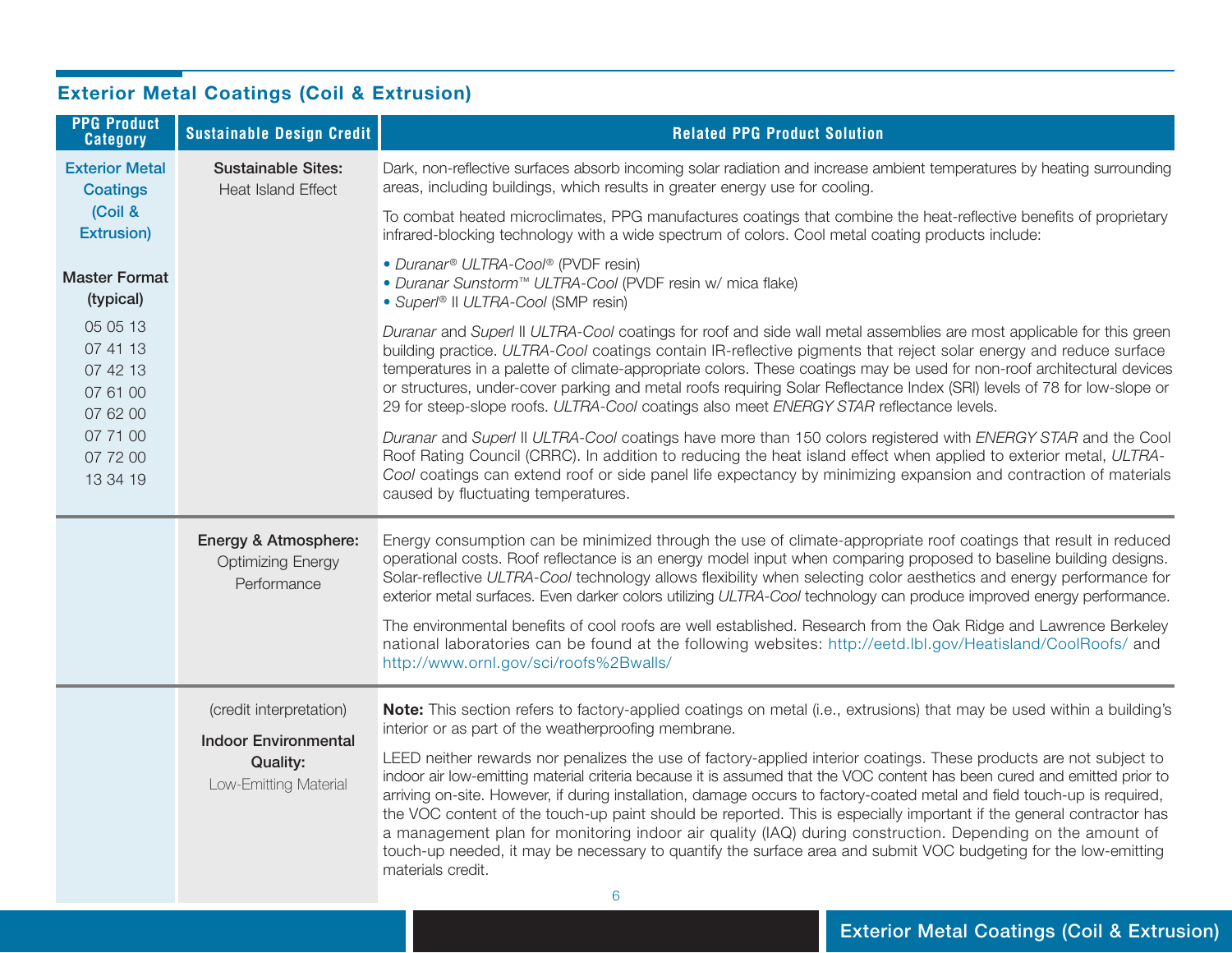

**Regional Sourcing Resources**